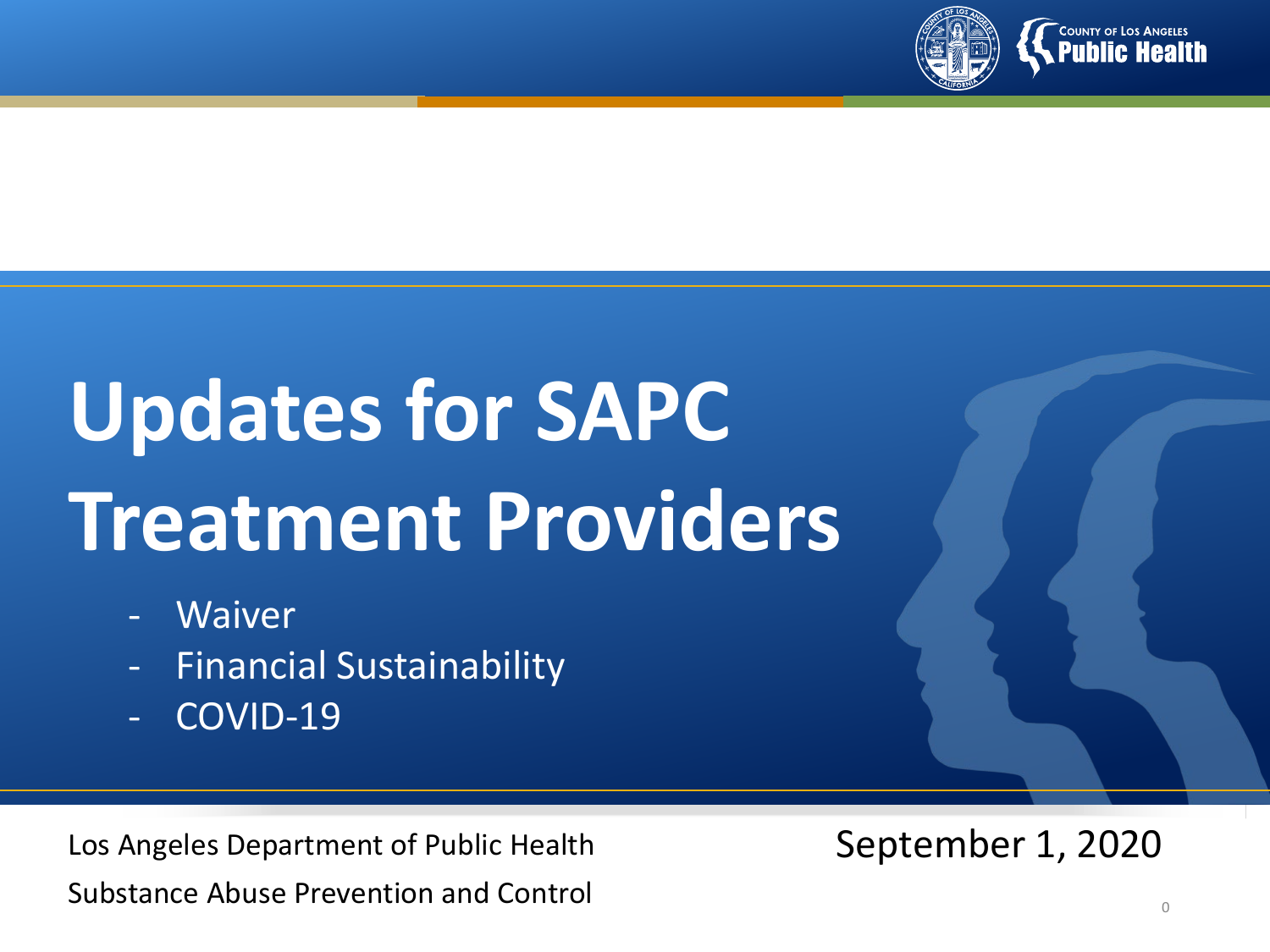

## **1115 & DMC-ODS Waiver Background**



- **DMC-ODS waiver has been a demonstration project to provide more federal funding for the specialty SUD system to support the delivery of more services for more people to achieve improved outcomes.**
- **As of August 2019, 30 counties across CA have opted in, accounting for 93% of the Medi-Cal population.**
	- LA County launched DMC-ODS in July 2017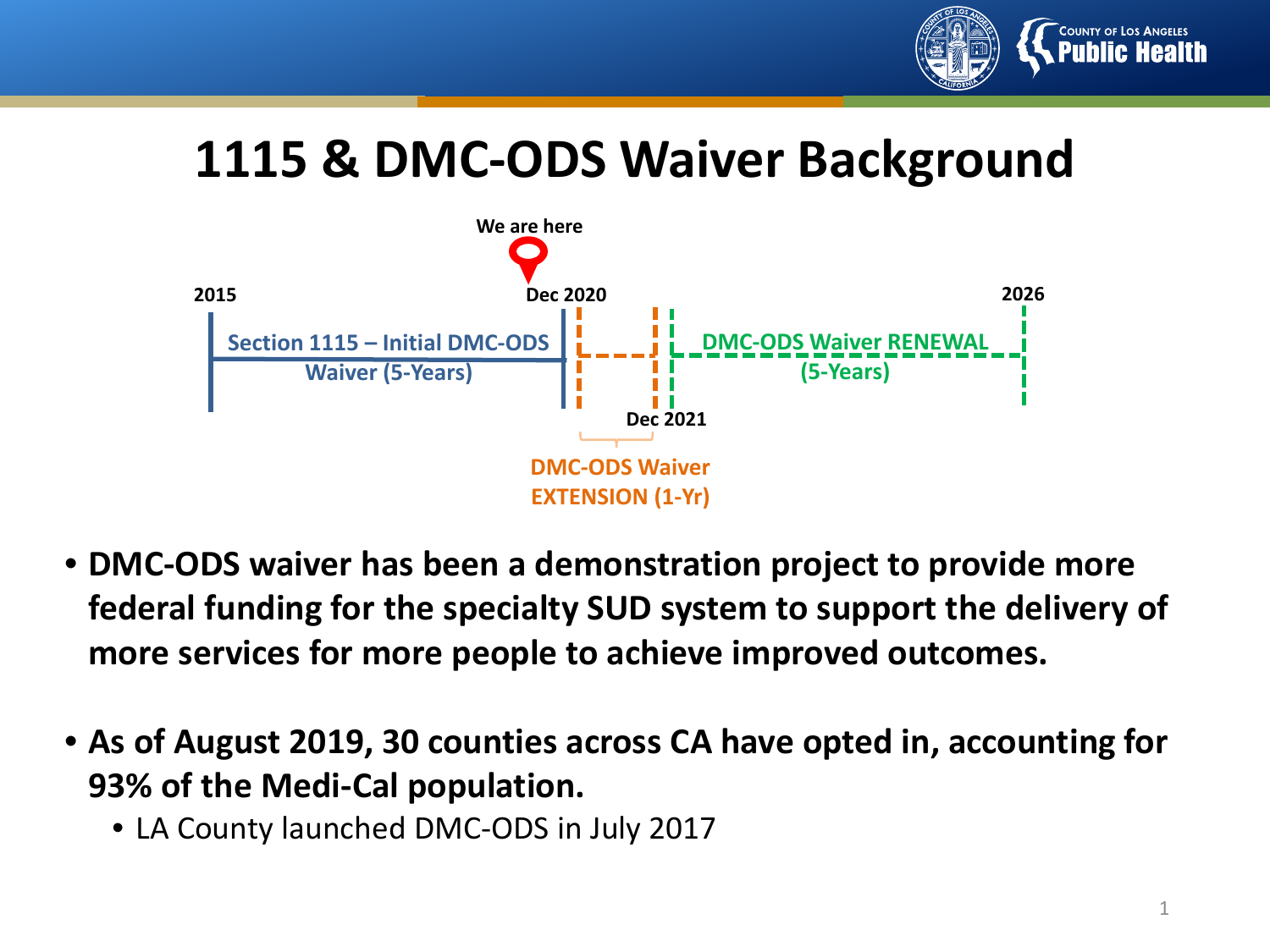

# **Waiver Extension**

- **DMC-ODS changes in DHCS' waiver extension proposal:**
	- **RESIDENTIAL**
		- Remove the two-episode limit on residential SUD treatment and set a goal for a 30-day statewide average length of stay.
	- **MAT**
		- Require all DMC-ODS providers to either directly offer MAT or offer it through referral.
	- **REIMBURSEMENT BEFORE DIAGNOSIS**
		- Clarify that reimbursement is available for SUD assessment and appropriate treatment even before a definitive diagnosis is determined.
	- **RECOVERY SERVICES**
		- Clarify the Recovery Services benefit.
	- **SUD SERVICES FOR AMERICAN INDIANS AND ALASKA NATIVES**
		- Increase access to SUD treatment for American Indians and Alaska Natives.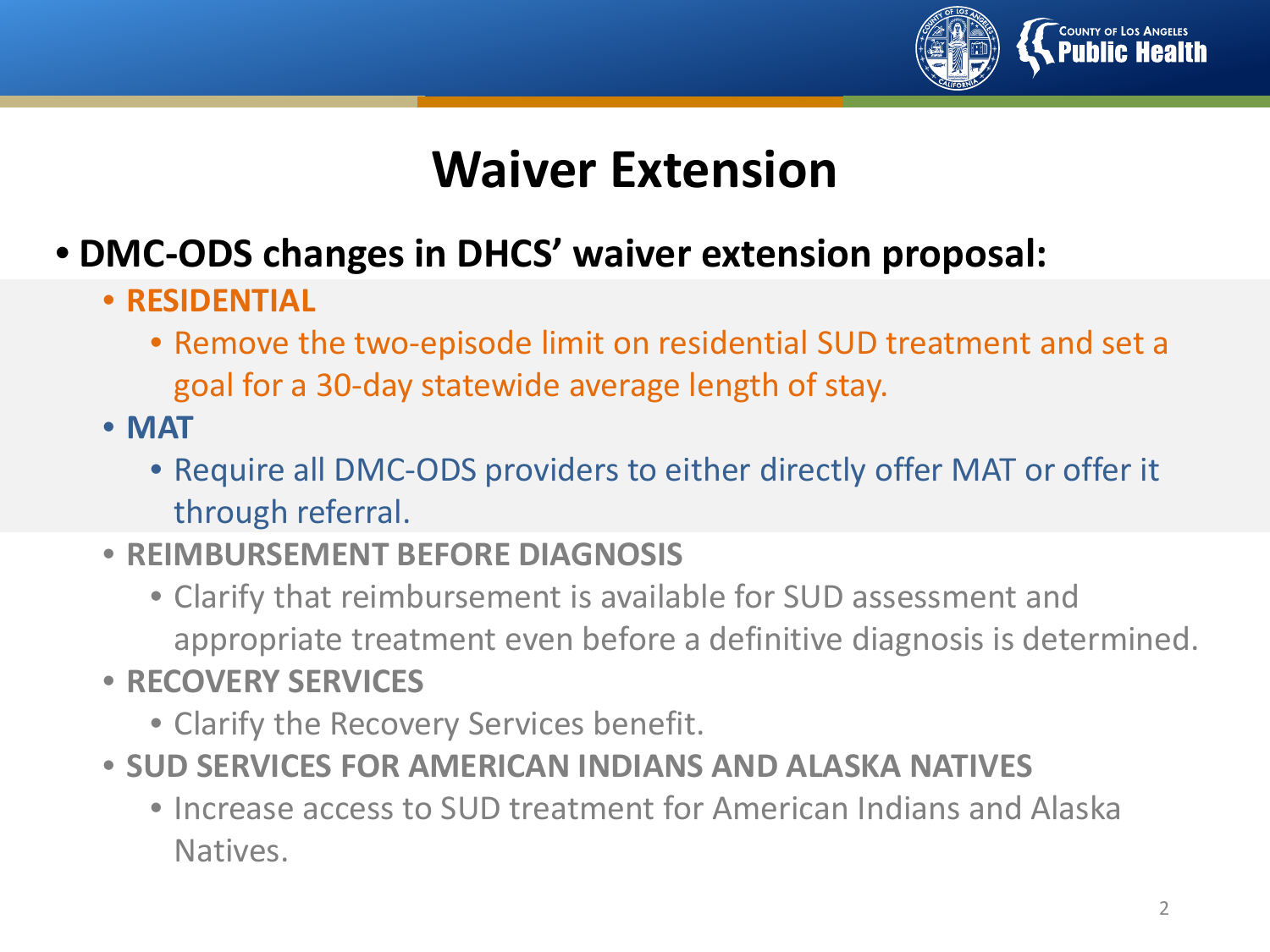

# **Snapshot: Residential SUD Care in LA County**

- **Average residential SUD length of stay (LOS)**
	- Adults: ~50-55 days
	- Youth: ~40-45 days
- **Goal will be 30-day statewide average with the waiver extension**
- **% of clients transitioned to a lower level of care after their residential episode**
	- Adults: ~32%
	- Youth: ~25%

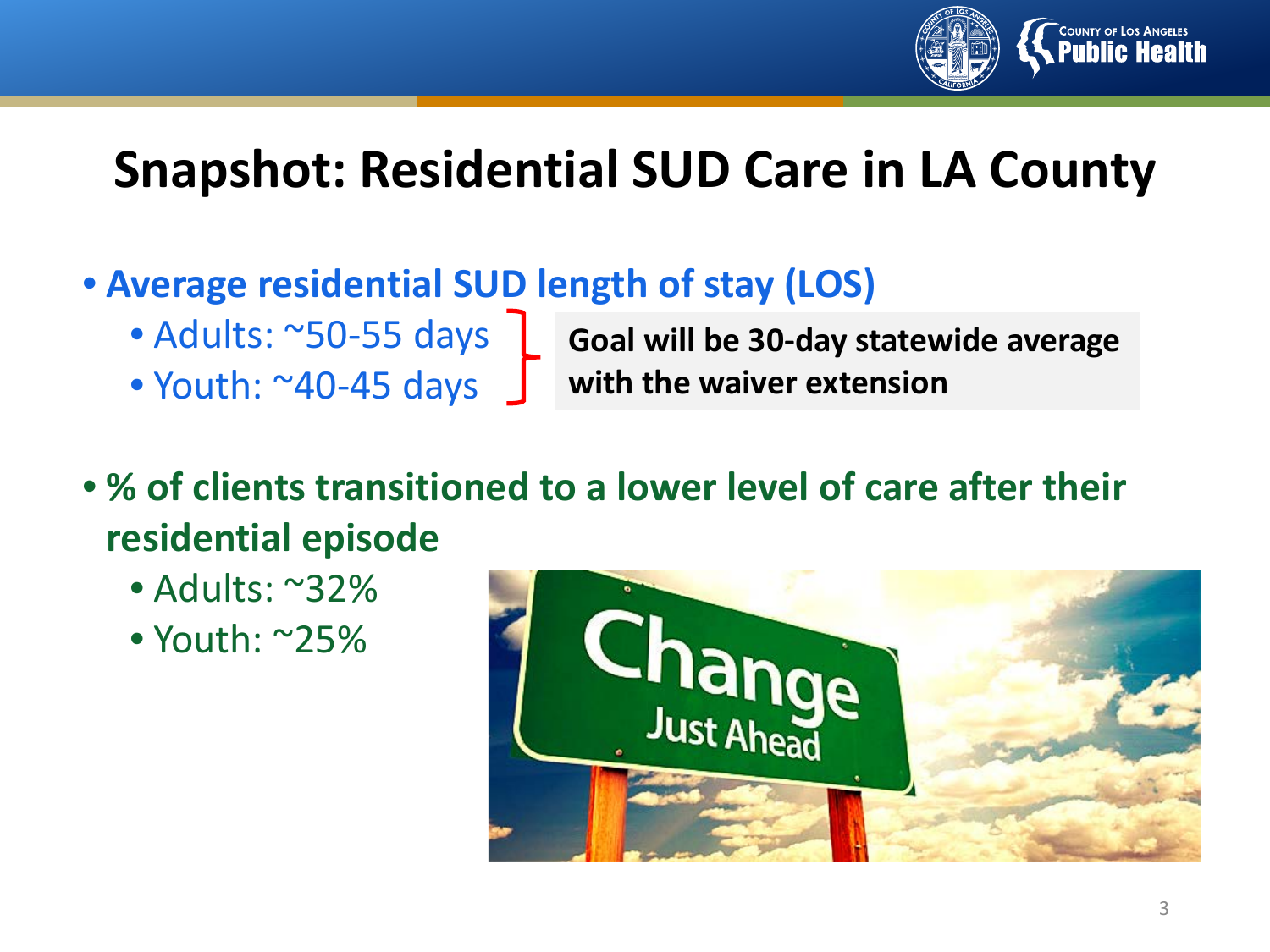

# **SUD Trends to Prepare For**

## **1. Residential SUD Treatment\***

- Unlimited episodes
- Shorter lengths of stay  $\rightarrow$  Increases importance of greater facilitation to lower levels of care (including different types of outpatient treatment + RBH)
- **2. Medications for Addiction Treatment\* (MAT)**
	- Every site and level of care we need to either directly offer MAT or offer it through referral
- **3. Greater Use of Recovery Services\***
- **4. Greater integration with Mental & Physical Health Systems\***
- **5. Criminal Justice & Homeless Populations\***
- **6. Contingency Management**
- **7. Optimizing Claims Submission and Denial Resolution**

## **\*Top 5 will all rely on CASE MANAGEMENT** <sup>4</sup> **!**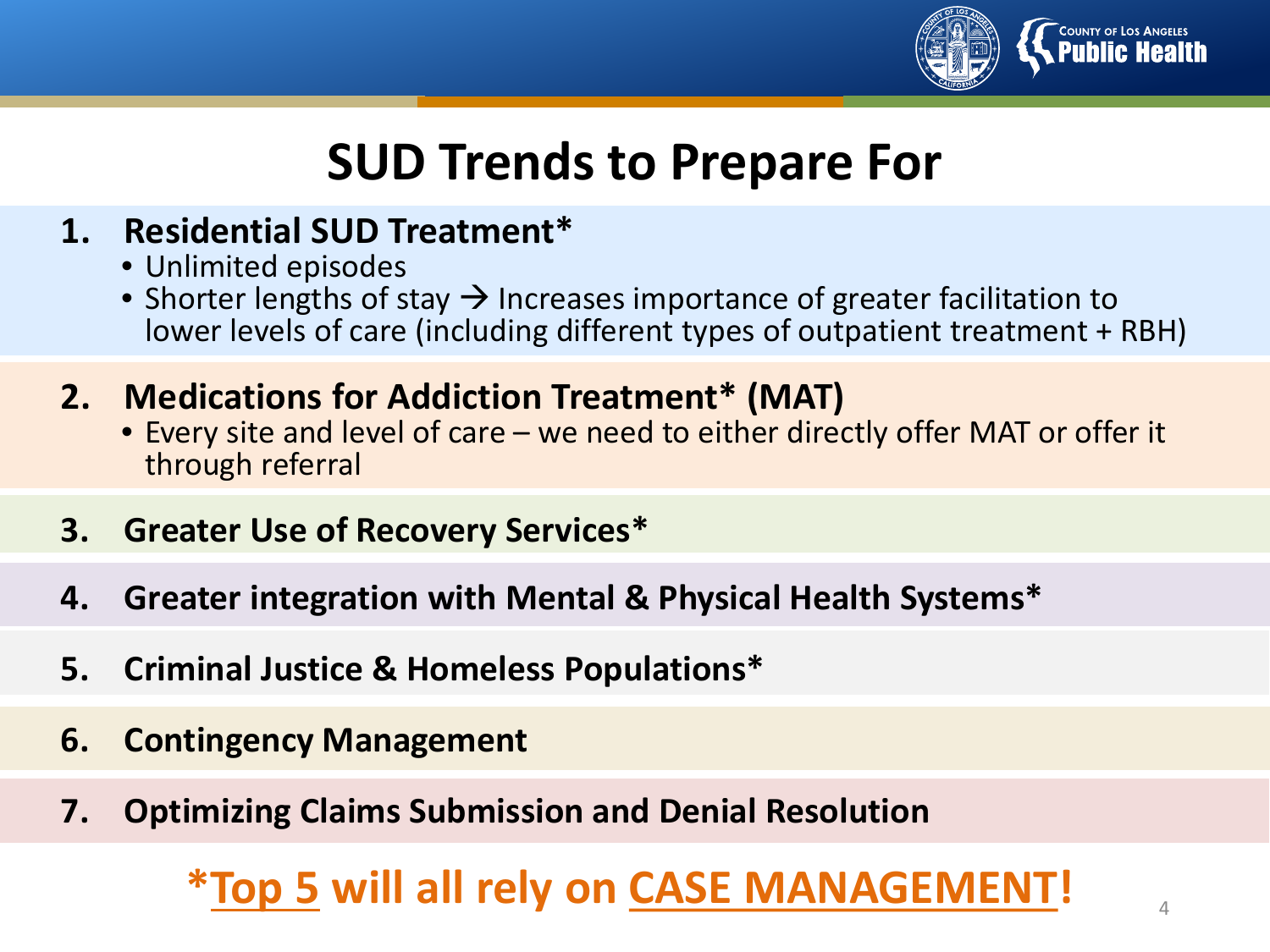

# **Financial Sustainability**

## •**Important financial considerations in the next year**

- Impact of PANDEMIC on revenue  $\rightarrow$  reduced services will result in reduced revenue, which is why maintaining services will be essential
- Providers will start to feel the impact of STATE DENIALS that will need to be corrected
- Providers will start to feel the impact of COST SETTLEMENT from the start of DMC-ODS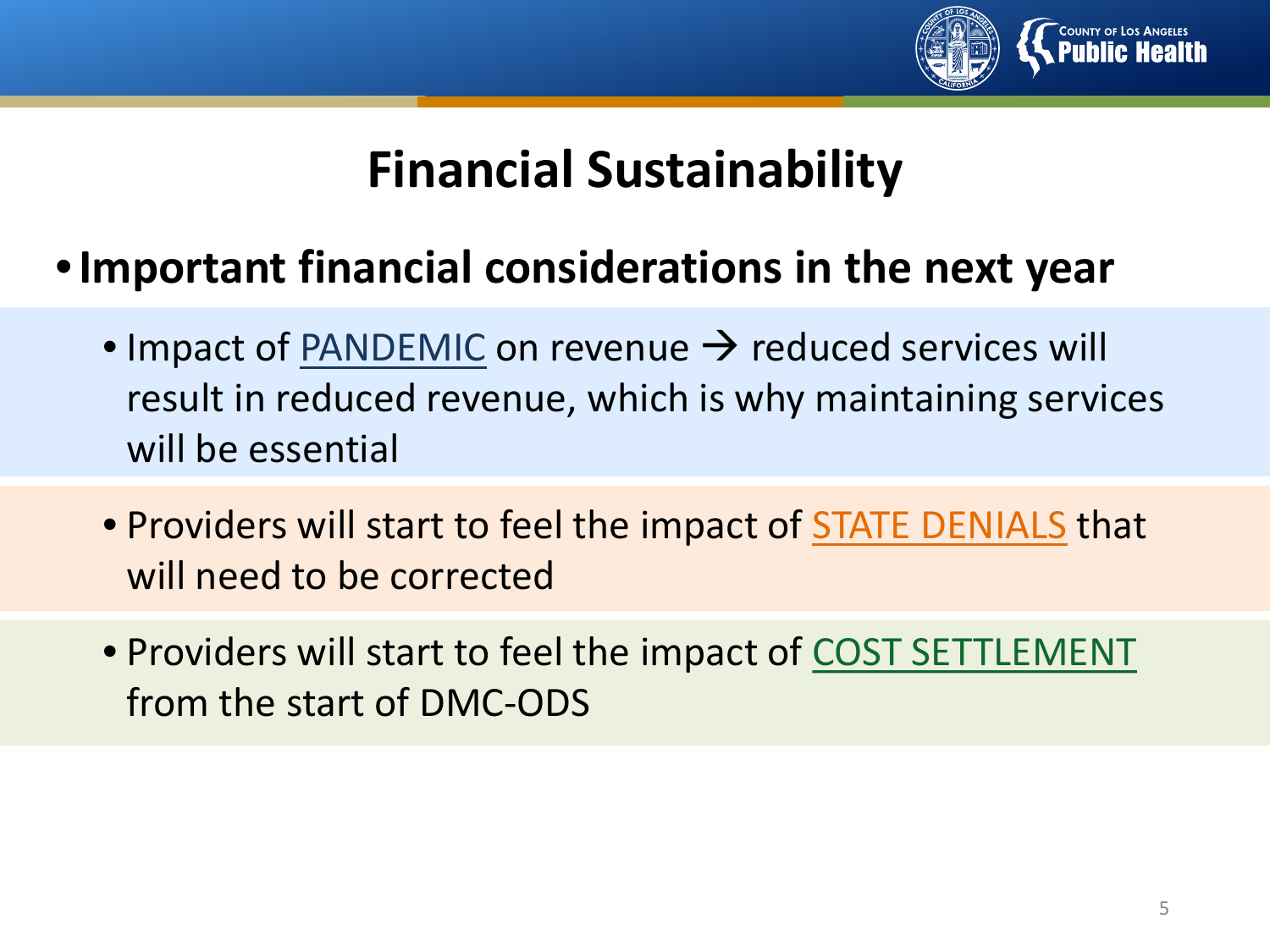

# **Critical Financial Actions**

## • **Pandemic**

- Need to track client and service delivery volumes closely, particularly regarding where your revenue is in relation to your costs (due to need to ultimately settle at cost)
- If experiencing financial challenges, please notify SAPC so we can address concerns on a case-by-case basis.

## • **State Denials**

- Recommend using SAPC denial reasons and resolution resources to identify the most common reasons for the specific denials at your site and then train staff on respective resolutions so these are flagged.
- Then incorporate the resolution to your most common denials into your normal claims submission process.

## • **Cost Settlement**

- Now that SAPC will be starting the cost settlement process for prior fiscal years since the launch of DMC-ODS, providers will get a sense of how revenue from DMC-ODS compares to their costs (for those who haven't already been tracking this) and feel the financial impact of cost settlement.
- Providers will need to make adjustments to their costs accordingly and may realize that increased revenues allow them to increase their costs (increase salaries to better compete for staff, hire more staff to reduce caseloads, hire more LPHAs, offer MAT, etc). The contraction of the contraction of the contraction of the contraction of the contraction of the contraction of the contraction of the contraction of the contraction of the contraction of the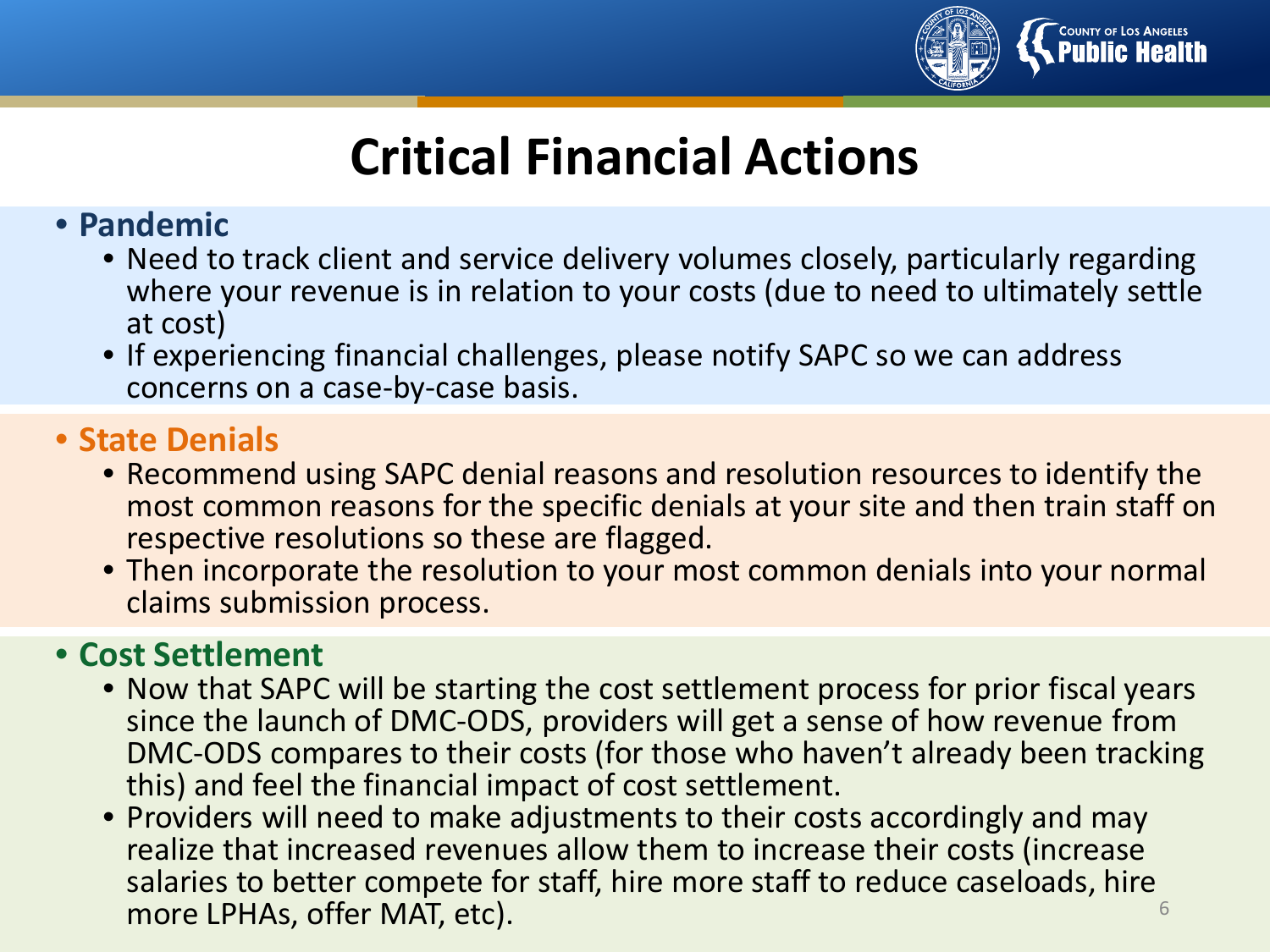

# <sup>"COUNTY OF LOS ANGELES</sup><br>. Public Health

# **COVID-19 Highlights**

- **Testing**
	- **PPE**
- **Optimizing Telehealth & Telephone Services**
- **SUD Need**
- **Local Health Dept (LHD) Jurisdiction**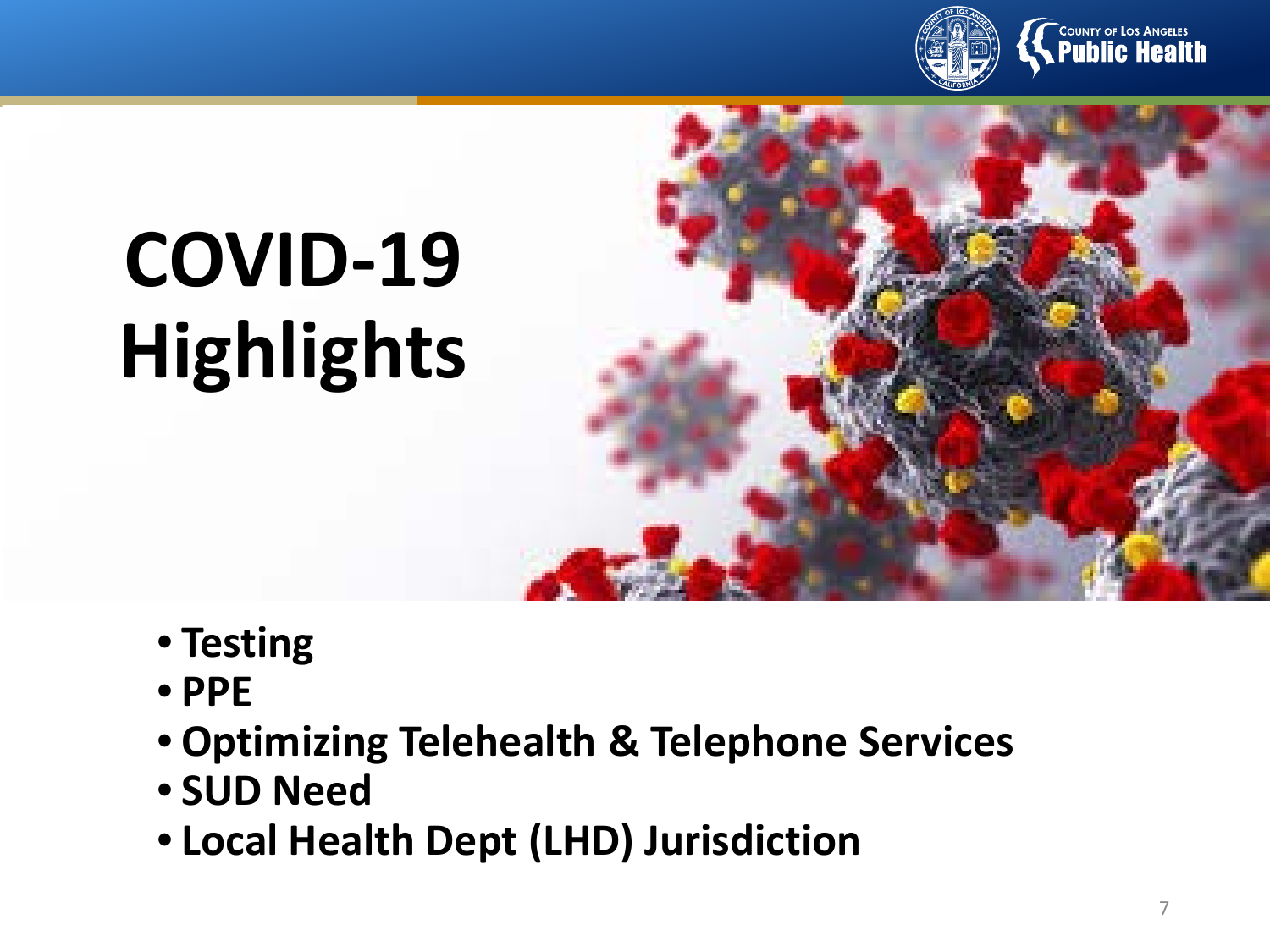## **Targeted Testing Guidance for SAPC SUD Congregate Settings** (Residential, Inpatient, RBH)



- New admission testing is NOT required. New admits should ideally be quarantined for 14 days.
- **Main components of LA County DPH Targeted Testing Guidance**
	- Develop testing plan that enables sites to offer or refer for testing.
	- Identify close contacts with unprotected exposure during the infectious period when there is a known (+) case.
		- "Close contact" definition:
			- Presence within 6 ft for > 15 min without a face mask (face coverings do not count).
			- Unprotected contact with infected person's bodily fluids/secretions.
	- Isolate and test close contacts.

## • **Clients**

- All potentially and confirmed exposed clients need to be quarantined, even with (-) test results given that someone can still be infected if the test occurred during the COVID-19 incubation period.
- **Staff**
	- Staff who are exposed need to home quarantine, even if their test result is  $(-)$ .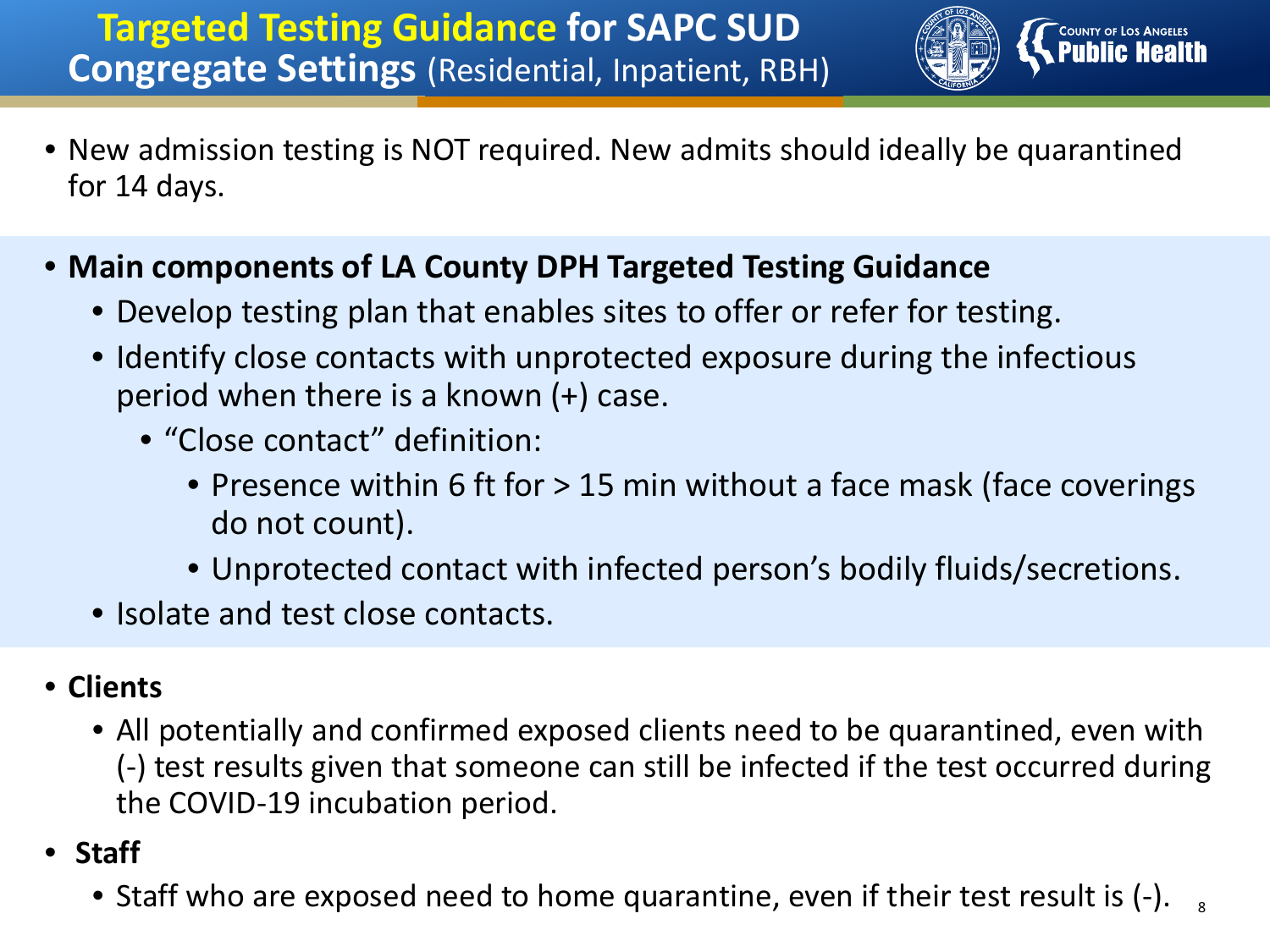

# **Establishing Relationships with Local Labs or Clinics for COVID-19 Testing**

## • **Resources**

- **Finding a lab** that offers COVID-19 testing: [http://publichealth.lacounty.gov/sapc/docs/providers/covid19/resources/LA](http://publichealth.lacounty.gov/sapc/docs/providers/covid19/resources/LA-County-COVID-Lab-Reference-Guide-07-28-20.pdf) -County-COVID-Lab-Reference-Guide-07-28-20.pdf
- **Finding a Federally Qualified Health Center (FQHC; aka: clinic)**  that offers COVID-19 testing:<https://findahealthcenter.hrsa.gov/>

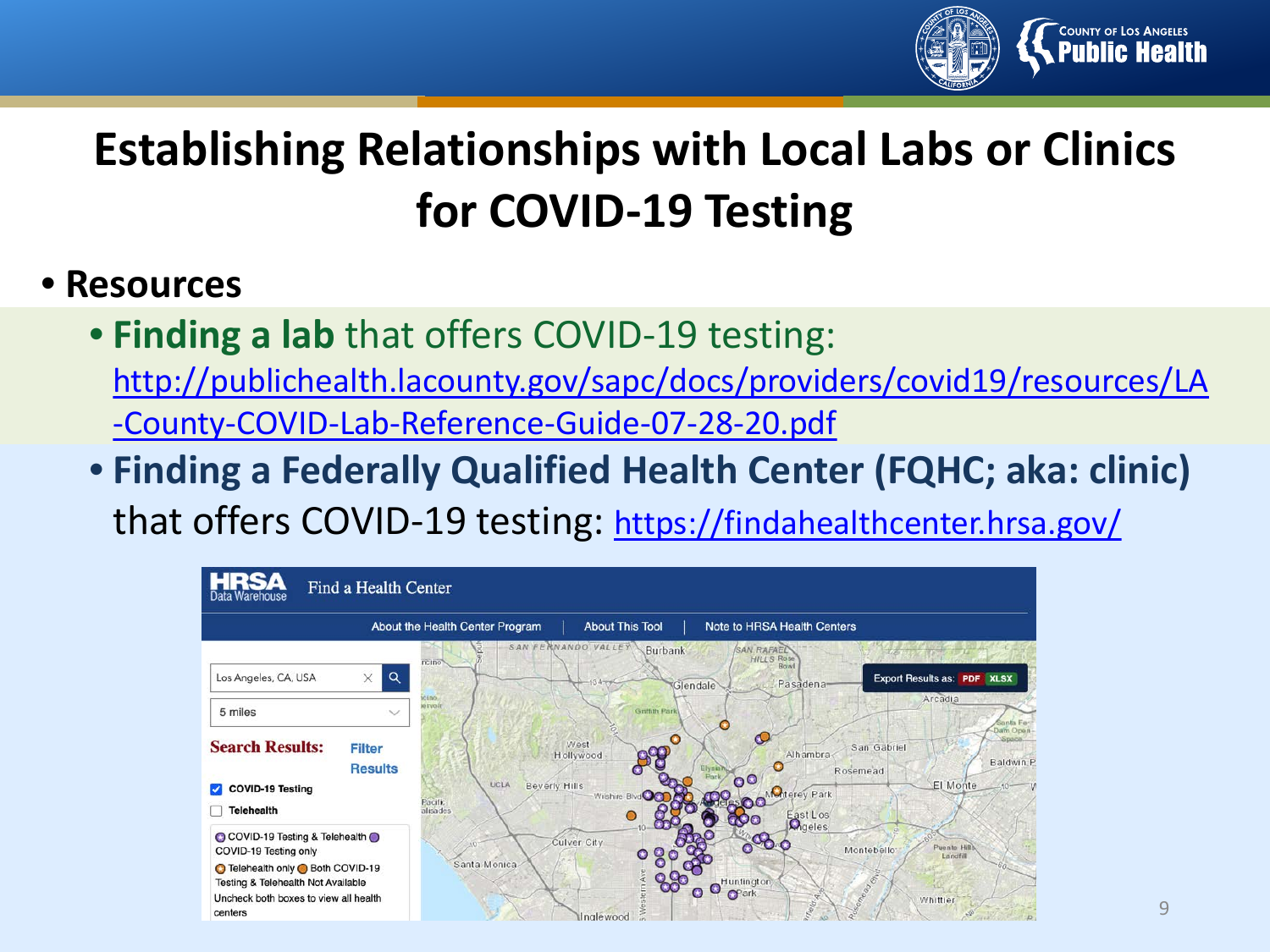

# **COVID-19 Updates**

- **PPE**
	- County PPE distribution for congregate SUD settings (residential, inpatient, & Recovery Bridge Housing)
	- All settings face shields + masks is ideal
- **Optimizing Telehealth & Telephone Services**



- **SUD Need**
	- Some preliminary overdose death data suggests increased SUD needs during the pandemic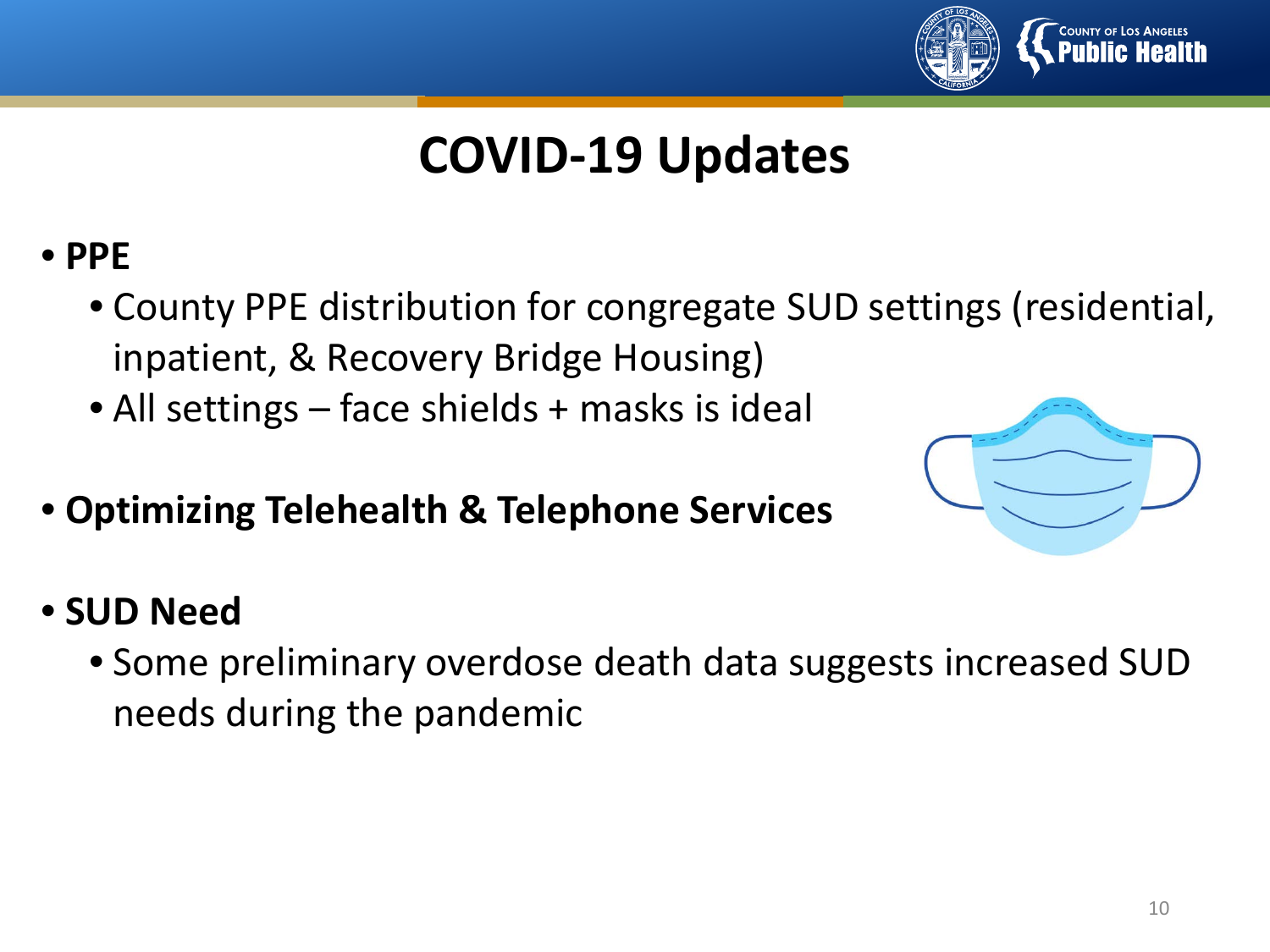

# **Local Health Dept (LHD) Jurisdiction**

- Los Angeles has various LHD's  $\rightarrow$  Depts of Public Health for LA County, Long Beach, & Pasadena.
- Providers are responsible for complying with requirements and guidance from SAPC, as well as abiding by all applicable local laws, regulations, ordinances, and requirements. This includes complying with requirements from the local health department that governs public health within applicable jurisdictions of the County.
	- **In instances of variances, the prevailing guidance is the stricter policy from entities that the SAPC service provider is required to comply with.**
- Contact the issuing entity(ies) for additional information and clarification, as needed.